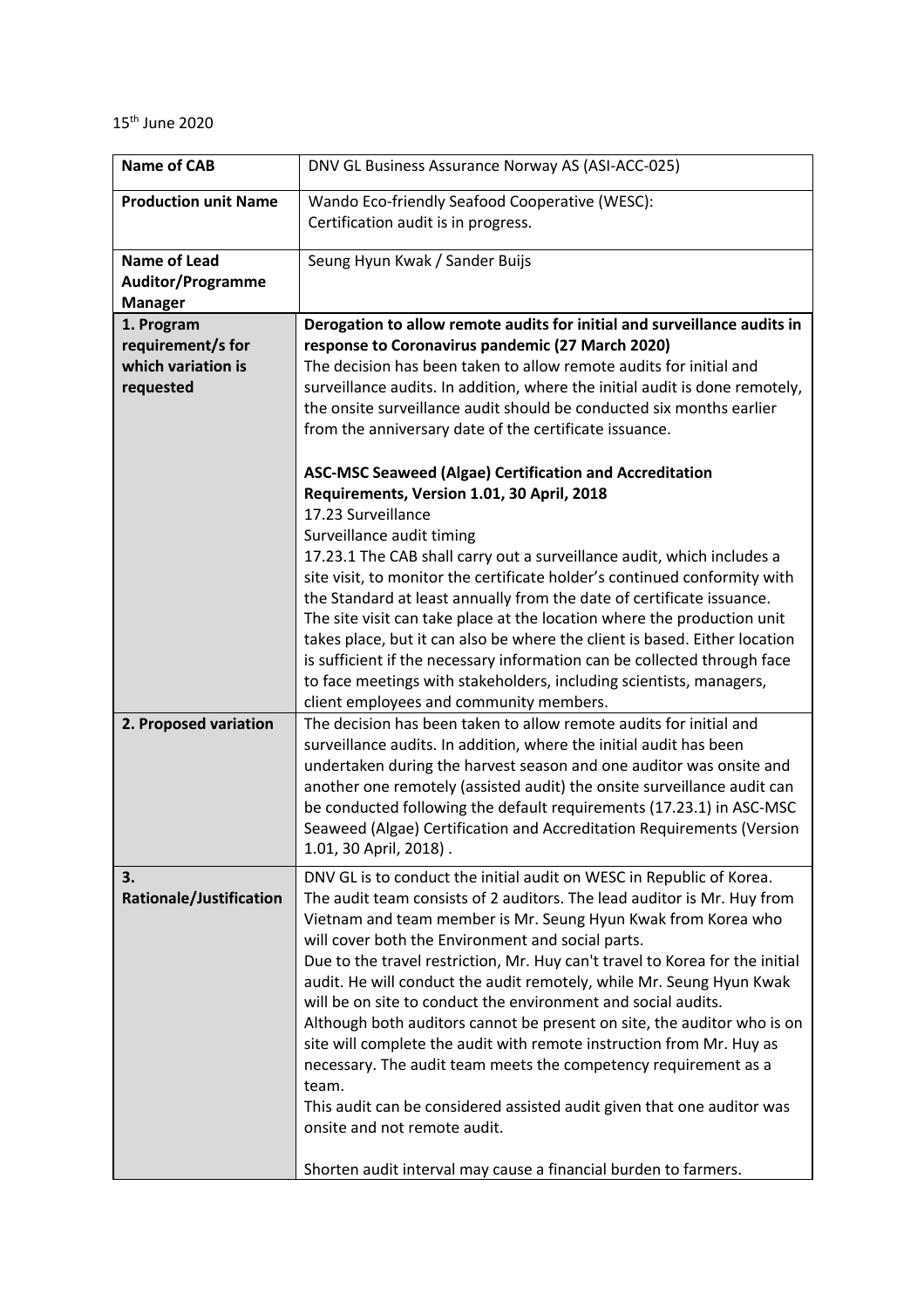|                                                                                                                                                          | The recognition of this case as an onsite audit will ease the financial<br>burden.                                                                                                                                                                                                                                                                                                                                                                                                                                                                                                                                                                                                                                                                                                                                                                                                                                                                                                                                                                                                                                                                                                               |
|----------------------------------------------------------------------------------------------------------------------------------------------------------|--------------------------------------------------------------------------------------------------------------------------------------------------------------------------------------------------------------------------------------------------------------------------------------------------------------------------------------------------------------------------------------------------------------------------------------------------------------------------------------------------------------------------------------------------------------------------------------------------------------------------------------------------------------------------------------------------------------------------------------------------------------------------------------------------------------------------------------------------------------------------------------------------------------------------------------------------------------------------------------------------------------------------------------------------------------------------------------------------------------------------------------------------------------------------------------------------|
| 4. Implications for<br>assessment (required<br>for production unit<br>assessment variations<br>only)                                                     | The clear statement how the on-site audit is performed should be<br>recorded in the audit report.                                                                                                                                                                                                                                                                                                                                                                                                                                                                                                                                                                                                                                                                                                                                                                                                                                                                                                                                                                                                                                                                                                |
| 5. Have the<br>stakeholders of this<br>fishery assessment<br>been informed of this<br>request? (required for<br>fisheries assessment<br>variations only) | <b>No</b>                                                                                                                                                                                                                                                                                                                                                                                                                                                                                                                                                                                                                                                                                                                                                                                                                                                                                                                                                                                                                                                                                                                                                                                        |
| <b>6. Further comments</b>                                                                                                                               | NA                                                                                                                                                                                                                                                                                                                                                                                                                                                                                                                                                                                                                                                                                                                                                                                                                                                                                                                                                                                                                                                                                                                                                                                               |
| <b>ASC-MSC consideration</b><br><b>Consideration</b>                                                                                                     | This is a variation submitted for the derogation that allows remote<br>audits due to COVID-19.<br>The derogation released due to the COVID states that when a<br>remote audit is done, then the surveillance audit should be<br>done onsite six months earlier from the anniversary of the<br>certificate<br>The CAB has done an assisted audit, where one auditor was<br>٠<br>onsite, and the other auditor was remotely.<br>This requirement implies that the client will have 2 audits in the<br>$\bullet$<br>same year, which is a significant cost for the client.<br>The farm is highly seasonal, which an onsite visit six months<br>٠<br>later would not have any workers or activities onsite.<br>The derogation issued is stronger that the derogation issued by<br>ASC and MSC and does not consider assisted (remote) audits.<br>The CAB will follow the surveillance requirements outlined in<br>the Seaweed CAR and follow the 'default' surveillance<br>schedule.<br>There is no reason to believe that varying the target eligibility<br>date will have implications on the assessment of the fishery and<br>thus the sustainability status of the fishery is not believed to be |
| Recommendation                                                                                                                                           | affected by this change.<br>Approve this VR                                                                                                                                                                                                                                                                                                                                                                                                                                                                                                                                                                                                                                                                                                                                                                                                                                                                                                                                                                                                                                                                                                                                                      |

## ASC-MSC response

| .                             |                                                                                                        |
|-------------------------------|--------------------------------------------------------------------------------------------------------|
| <b>Status</b>                 |                                                                                                        |
| <b>Decision</b>               | Accept                                                                                                 |
|                               | Surveillance audit should be scheduled following the requirements<br>outlined in the Seaweed CAR 17.23 |
| Date of decision              |                                                                                                        |
| <b>Rationale for decision</b> | With the following conditions:                                                                         |